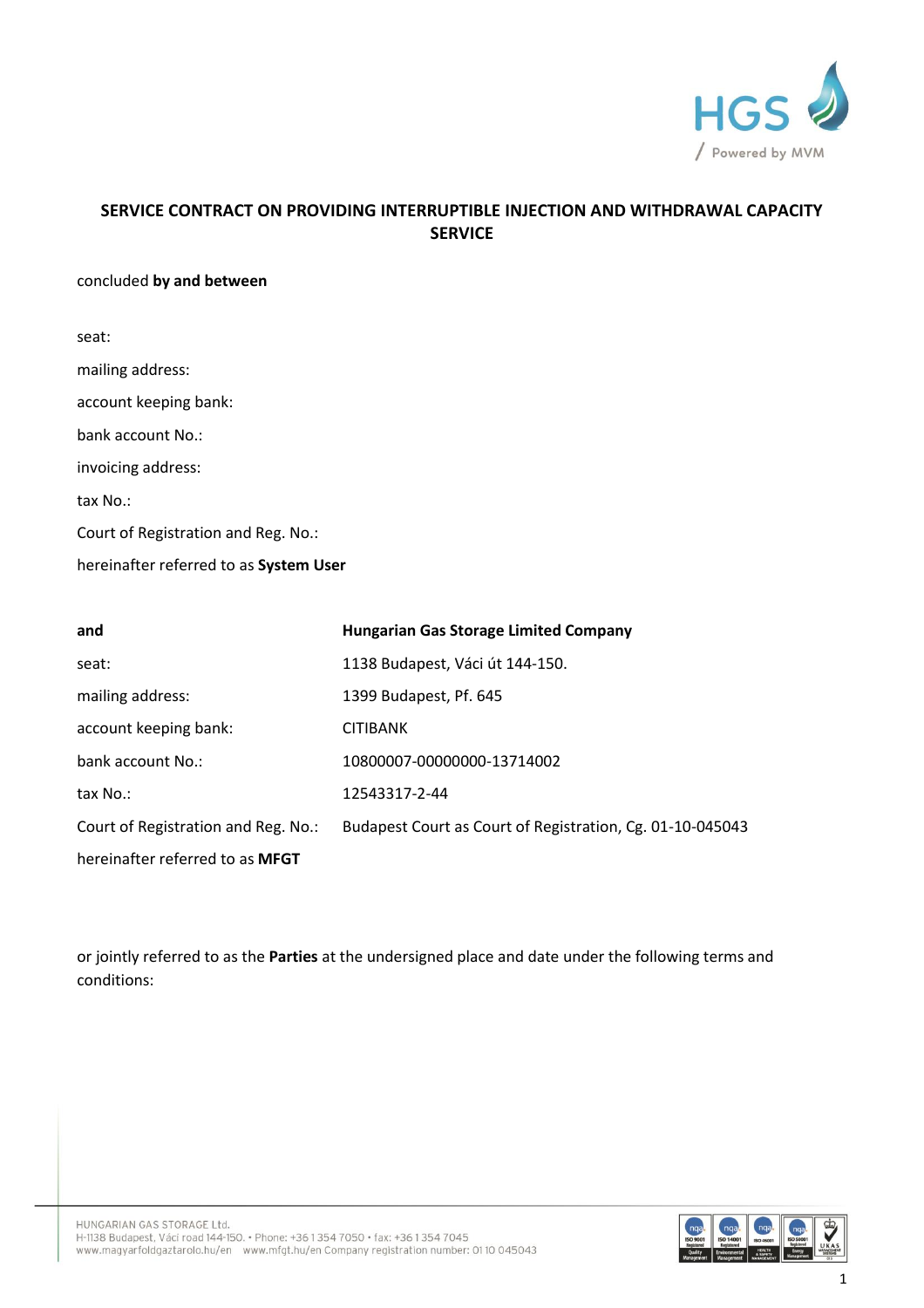

#### **PREAMBLE**

MFGT announced Interruptible Injection and Withdrawal Capacity Service (hereinafter referred to as Service) on ………………………. on its website for System Users with natural gas storage capacity booking contract concluded with MFGT for storage year ...............

On \_\_.\_\_\_\_.20\_\_, System User concluded a ..................................... contract (hereinafter referred to as Storage Contract) with MFGT, entitling the System User to use Let who working gas capacity, Let KWh firm injection capacity and \_\_ kWh firm withdrawal capacity in total. Given that System User meets the conditions set out in the announcement notice and indicated its intention to conclude a contract, parties shall conclude the following contract. (CPA number: 521012)

### **I SUBJECT AND DURATION OF CONTRACT**

1. The subject matter of this Contract on Providing Interruptible Injection and Withdrawal Capacity Service (hereinafter referred to as Service Contract):

The interruptible injection and withdrawal of natural gas owned by the System User, into and from the Hungarian underground gas storage facilities owned and operated by MFGT according to the quantity parameters as per Chapter IV and quality parameters as per Chapter V.

- 2. Pursuant to this Contract, MFGT shall upon the contractual instruction of the System User inject and withdraw the natural gas taken over for the purpose of natural gas storage during the period as per Section I.4 with interruptible capacity.
- 3. The Contract shall be concluded for a definite period until 01 April 20\_\_ at 6:00 hours.
- 4. The contractual injection cycle shall start at 6:00 on 01 April 20\_\_ and end at 6:00 on 01 October 20\_\_, and the withdrawal cycle shall start at 6:00 on 01 October 20 \_ and end at 6:00 on 01 April 20 \_ .

#### **II. GENERAL TERMS**

- 1. In issues not regulated by the Service Contract, provisions set forth in the General Terms and Conditions (hereinafter referred to as ÁSZF), in Annex No. 4 of the Code of Business Conduct and in the Fee List shall apply. In cases not regulated by this Service Contract, the relevant regulations of the Storage Contract as referenced in the Preamble shall apply mutatis mutandis.
- 2. By signing the Service Contract, System User shall acknowledge to have fully read and understood the content of ÁSZF herein mentioned – as available on the MFGT website [\(www.magyarfoldgaztarolo.hu\)](http://www.eon-foldgaz-storage.com/) – and considers it to be the part of the Service Contract, and so agrees to be bound by it. Parties shall deem the content of ÁSZF annexed to the Code of Business Conduct approved by the Hungarian Energy and Public Utility Regulatory Authority (Office) to be the same as the usual contracting practice.

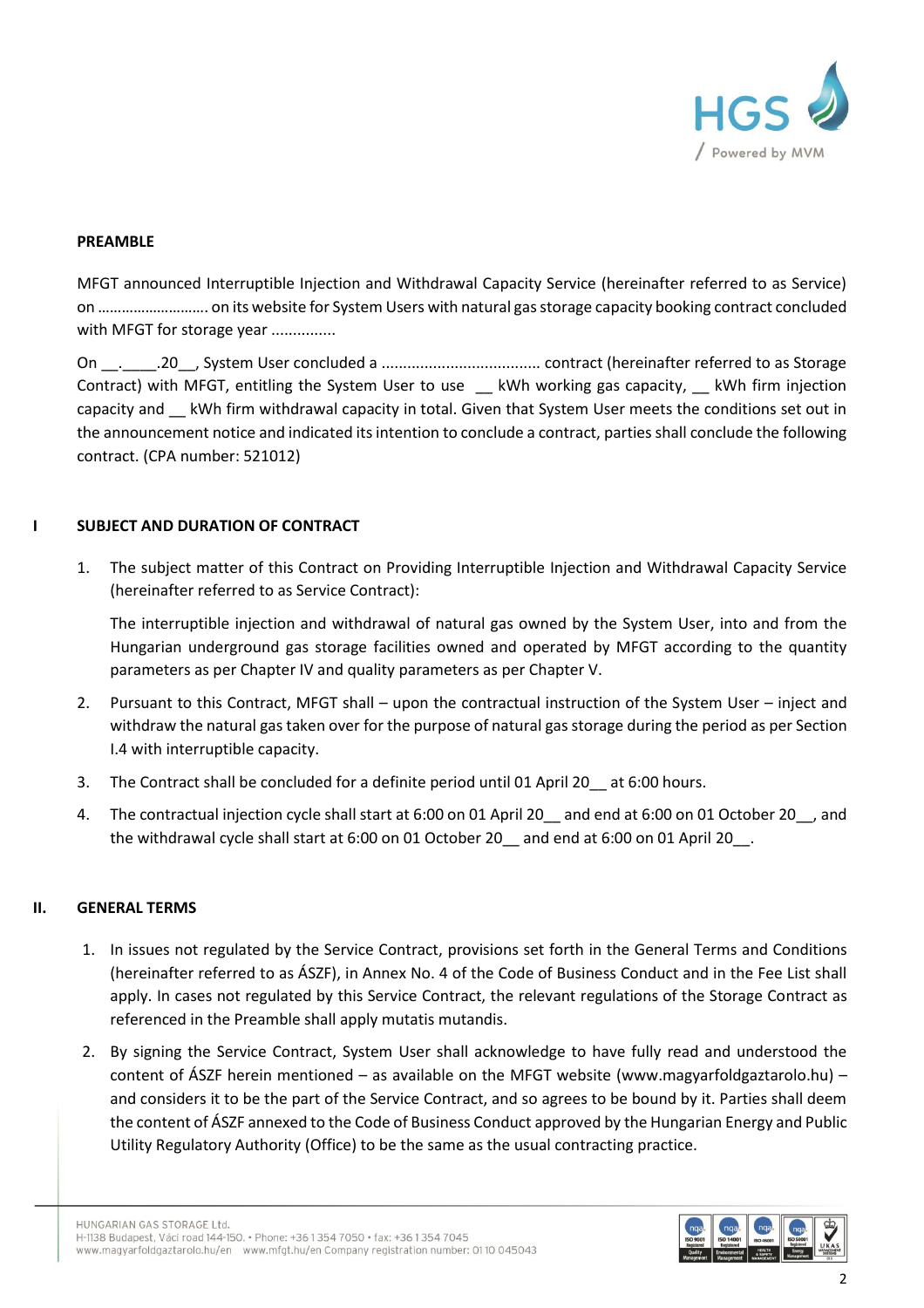

3. Special conditions not stipulated in the ÁSZF shall be specified in this Service Contract, the announcement notice as referenced in the Preamble and the applicable Fee List.

### **III. RULES OF USING THE SERVICE**

- a) In case of capacity interruption, natural gas cannot be injected into or withdrawn from storage against interrupted capacities.
- b) The Service can be used as interruptible capacity until 6:00 on 01 April 20\_\_.
- c) System User shall understand that the actually available injection and withdrawal capacity may vary according to the nominations submitted by other System Users.
- d) MFGT shall be entitled to interrupt the injection or withdrawal at any time with no obligation whatsoever to state reasons, indemnify or provide fee discounts.

## **IV. PROVISION OF INTERRUPTIBLE INJECTION AND WITHDRAWAL CAPACITIES**

1. Theoretical maximum of interruptible capacities available to the System User:

| interruptible injection (peak) capacity:  | kWh/day |
|-------------------------------------------|---------|
| interruptible withdrawal (peak) capacity: | kWh/day |

- 2. Contracted interruptible capacities cannot be subject to primary or secondary trading either.
- 3. In the event of interruption, in any case, the contracted capacity (Service) related to the shortest time period will be interrupted, while if there are equal periods, the capacity (Service) related to the smallest unit price will be interrupted in the first round. In case of further interruptions, the same principle shall apply to evaluating the capacities and services for the order of interruption. Capacities sold as interruptible capacities can be interrupted.
- 4. In case of interruption, MFGT will interrupt the simultaneously used interruptible capacities of the Service based on the nominations submitted, applying the pro rata principle.
- 5. The natural gas storage licensee shall inform the system user on the fact of interruption indicating the date of interruption and the extent of capacity required to be interrupted (kWh/hour).
- 6. MFGT shall not be obliged to provide interruptible injection and withdrawal capacities exceeding the peak capacity stipulated by Section IV.1 of the Service Contract, nor to inject more working gas capacity.

#### **GAS QUALITY FOR WITHDRAWAL AND INJECTION**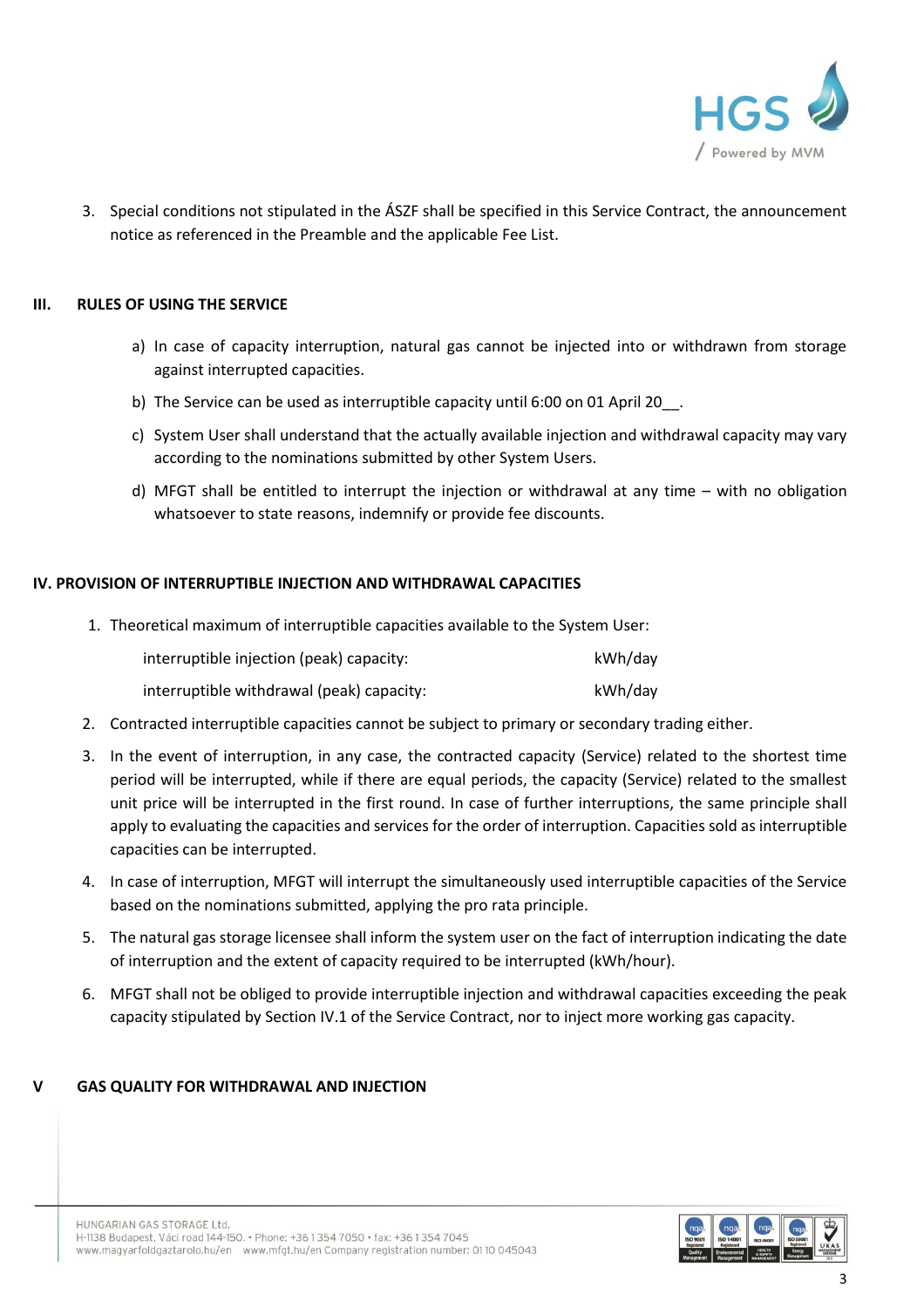

MFGT shall undertake to inject and withdraw natural gas only if it meets the quality parameters prescribed by Annex No. 11 of Government Decree No. 19/2009 (I.30.) on the implementation of Act No. XL of 2008 on Natural Gas Supply (Implementation Decree).

## **VI NATURAL GAS DELIVERY AND ACCEPTANCE, MEASUREMENT, SETTLEMENT**

According to Section 1.3.2 of the Code of Business Conduct, MFGT manages the storage facilities as a unified whole. Based on the daily nomination submitted by the System User for the unified storage facility, MFGT shall allocate the gas quantity to be injected and withdrawn to the relevant underground gas storage facilities. MFGT shall not undertake to inject and withdraw the nominated quantities allocated for the relevant storage facilities, and in case of non-performance, MFGT shall not cover any surcharges and balancing costs incurred by the System User.

#### **VII OPERATIVE FLOW OF INFORMATION**

- 1. In the course of its daily activities, MFGT shall cooperate with the natural gas transmission company and system operator to fulfil its obligations towards the System User.
- 2. Parties ensure that besides the regular contacts specified in this Service Contract, they shall notify each other of all incidents which may have an effect on their cooperation, and they facilitate smooth communication via consultation opportunities and proper dataflow.
- 3. Information and data flow between the Parties shall be governed by the Grid Code and the ÁSZF.

## **VIII FEE OF INTERRUPTIBLE INJECTION AND WITHDRAWAL**

- 1. The fee for the Service shall be specified in the applicable Fee List published on the MFGT website [\(http://mfgt.hu/.](http://mfgt.hu/)
- 2. It shall be paid in case of using the Service, hence on the basis of the actual quantities so injected and withdrawn (kWh/day).
- 3. The financial settlement and invoicing of the Service shall be carried out posteriorly and monthly, according to the accepted daily allocated value (based on the hourly capacity usage).
- 4. System User shall pay the volume fee related to using the Service at the fee calculated pursuant to the prevailing Tariff Decrees. Parties agree to settle the fees arising from herein periodically, in equal monthly instalments pursuant to Section 58, Subsection (1) of Act No. CXXVII of 2007 on Value Added Tax (VAT Act).

#### **IX GOVERNING LAW, SETTLEMENT OF DISPUTES**

The provisions of Hungarian law shall apply to both the Service Contract and any arising disputes.